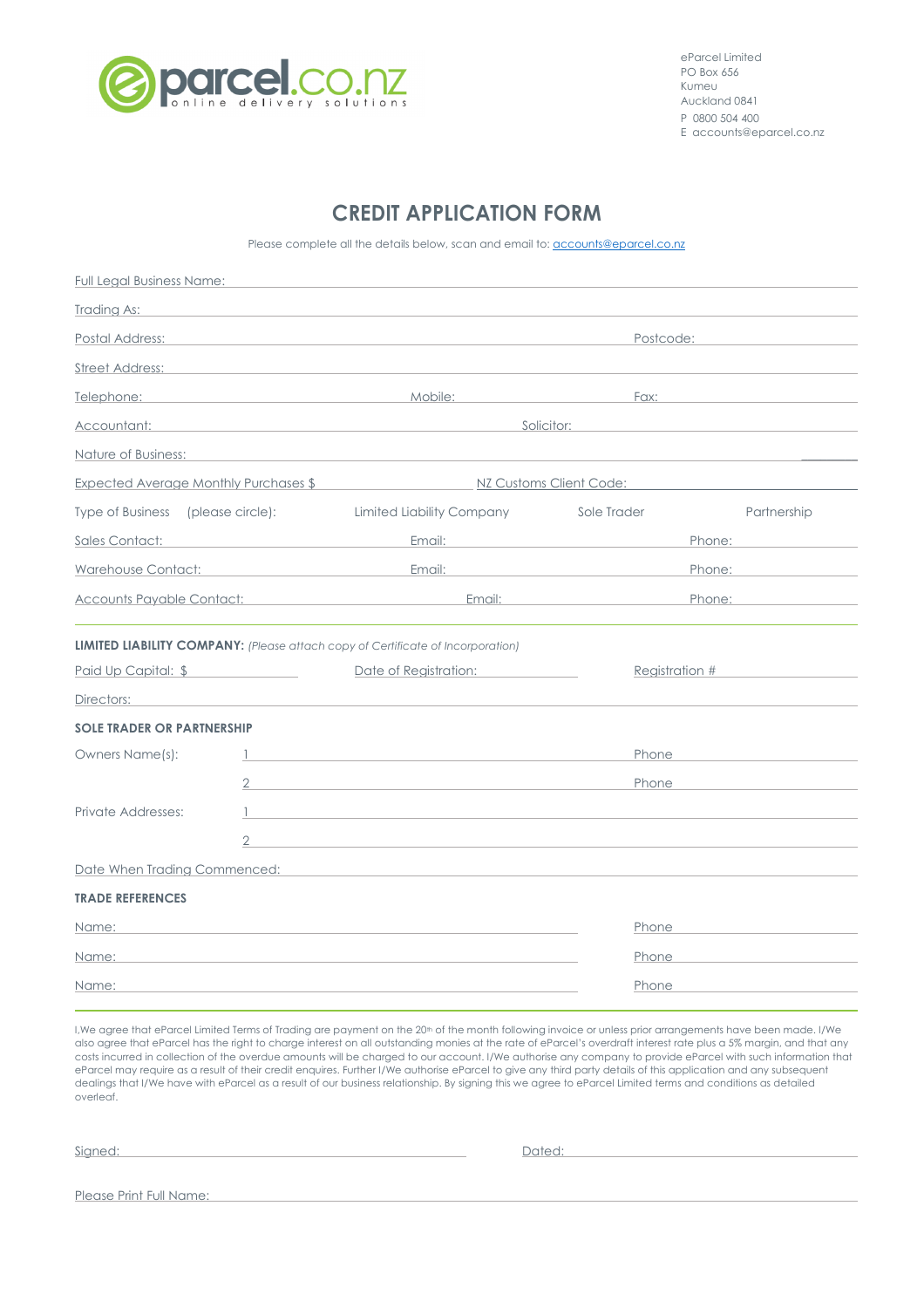# **Terms and Conditions**

#### **1. WHERE THESE TERMS APPLY**

1.1 Purchase or use of any of our services by you constitutes acceptance of these terms.

### **2. OUR RESPONSIBILITIES TO YOU**

#### We will endeavour to delive

2.1 items correctly addressed to addresses within our delivery network within the delivery target for the relevant service. However, we do not guarantee Delivery of your item within these delivery targets.

2.2 Delivery shall occur when your item is:

(a) delivered to the relevant delivery address unless we have agreed to obtain a signature at the relevant delivery address (in which case Delivery of the item will occur on collection of a signature unless we have been given authority by the recipient to leave the item at the relevant delivery address without collection

of a signature); or (b) collected by the recipient or other authorised person from a eParcel Limited branch, depot or Agent through our Card to Call Service; or

(c) returned to you because we were not able to deliver it to the recipient for any reason.

2.3 You agree that we are entitled to rely on the instructions of the recipient in relation to the Delivery of an item, and that the recipient's instructions will prevail over your instructions, unless we have agreed otherwise in writing with you.

#### **3. YOUR RESPONSIBILITIES TO US**

3.1 You must make sure all information given to us in connection with our services is correct and complete.

3.2 You must not give us any item for Delivery that:

(a) is inadequately or incorrectly packaged;

(b) contains anything that is illegal or is capable, as packed, of causing injury or damage to property;

(c) contains cash;

(d) is a Dangerous Good or Prohibited Item; or

(e) is a Valuable Item or Perishable Item.

If you give us any of the items referred to above for Delivery, you agree that we are not liable to pay any compensation to you for any loss or damage to, or delay in delivery of, that item (unless we have consented to carry it in accordance with clause 3.8 below).

3.3 It is your responsibility to check whether the item you are sending complies with clauses

3.1 and 3.2. Acceptance of any item by us does not release you from this obligation. 3.4 You acknowledge that we are not in a position to ascertain the contents of any item given to us for Delivery and we will not in any circumstances be

deemed to be aware of the contents.

3.5 You warrant that all personal information, including all personal information relating to your customers, that you disclose to us has been collected, stored, used and disclosed in a manner consistent with the requirements of the Privacy Act 1993 and the Information Privacy Principles contained in the Privacy Act 1993. You indemnify us for all loss or damage suffered by us as a consequence of breach of this warranty.

### **Our rights to compensation from you**

3.6 You agree to indemnify us, our employees and agents against any cost, claim, liability, damage or loss of any kind incurred by us as a result of a failure by you to comply in any way with any of clauses 3.1, 3.2 and/or 3.3.

#### **Dangerous Goods and Valuable, Prohibited**

### **or Perishable Items**

3.7 Notwithstanding clause 3.2 above, we may, at our sole discretion, agree in writing to carry items which contain Dangerous Goods, or Valuable, Prohibited or Perishable Items.

3.8 You must disclose to us in advance that your item contains Dangerous Goods or Valuable, Prohibited or Perishable Items.

## **Right to inspect items**

3.9 At any time we may:

(a) open and inspect any item and refuse to accept any item for Delivery for any reason;

(b) re-weigh, re-value or re-measure items and, where necessary, charge the higher applicable charges accordingly (including an administration fee).

#### 3.10 Our decision as to the weight, value or measurement of an item is final.

#### **4. PAYMENT FOR OUR SERVICES**

4.1 You must pay for our services in accordance with the charges set out in:

(a) any current Price and Services Schedule that we have provided to you in writing; or

(b) our brochures or on our Website (as amended from time to time) as applicable, where no Price and Services Schedule has been provided, or the Price and Services Schedule provided has expired on its terms.

4.2 You must pay any goods and services tax and other similar taxes payable in relation to the purchase or use of our services.

4.3 We will send our account customers a weekly or monthly bill for our charges. You must pay the bill by the 20th of the month following the month at which our bill is dated.

4.4 No reduction shall be made by way of set-off in respect of any claims against us (or for any other reason).

4.5 We may charge you interest on any unpaid amount of any invoice at the overnight overdraft daily interest rate charged by our principal bank calculated<br>daily and compounding monthly from the due date until the date you

4.6 If you dispute any invoice or any part of any invoice, you must advise us of the reasons in writing as per clause 10.2 within fourteen days of receipt of the invoice. Pending determination of the dispute, you must pay the undisputed portion of the invoice. Within seven days of the date of determination or resolution of any disputed invoice, the disputed amount of the invoice as determined must be paid.

#### **General Lien**

4.7 You agree that we may exercise a general lien against any property belonging to you in our possession for all sums outstanding for the provision of services under these terms and conditions.

4.8 If the lien is not satisfied within thirty (30) days of the due date we may, having given notice of the lien, at our option:

(a) remove any product and store it in such a place and in such a manner as we think fit and proper and at your expense;

(b) sell any product or part thereof at your expense and on such terms as we shall think fit, and apply the proceeds in or towards discharge of the lien and costs of sale without being liable to any person for damage caused; or

(c) if we deem the product to be unsaleable, dispose of the product as we think fit without any liability to you.

#### **5. OUR LIABILITY**

#### **Limitation of our liability**

5.1 Subject to the specific exclusions or limitations of liability in these terms the provision of our services is "at limited carriers risk" as defined in the Act. Our liability to you is limited to a maximum of \$2,000 for the loss of or damage to an item however the loss or damage arises (including as a result of negligence). **Exclusions of our liability** 

5.2 We have no liability to you for loss or damage to the extent that the loss or damage:

(a) results from any event outside our control;

(b) occurs after Delivery;

(c) results from any act or omission by you, including a breach of any of your obligations under these terms; or

(d) results from any fraudulent, unauthorised or unlawful use of our Card to Call Service.

5.3 We have no liability to you for:

(a) any indirect or consequential loss or damage or for any loss of profit (or any other form of economic loss) arising in connection with our services;

(b) any delay in Delivery of any item, unless we have expressly agreed otherwise in writing; or

(c) loss or damage unless you can provide proof that you gave the item to us for Delivery.

5.4 The exclusions of our liability set out above apply however the loss or damage arises (including as a result of negligence) and are subject only to the contrary

terms of any statute including the Consumer Guarantees Act 1993 (where applicable).<br>5.5 You agree that where you are using our services and/or acquiring products from us for the purposes of your business the provisions of Guarantees Act 1993 do not apply.